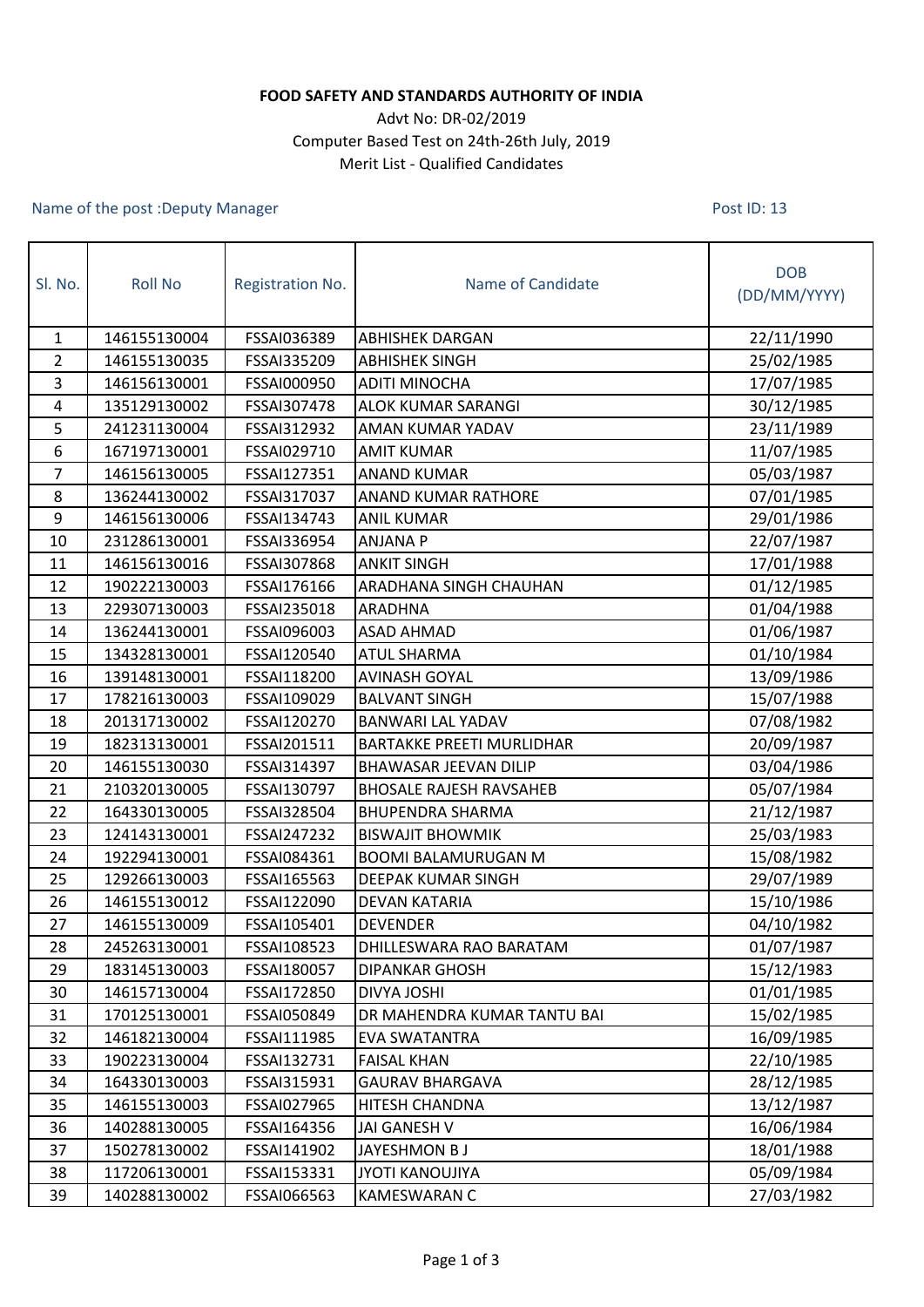| Sl. No. | <b>Roll No</b> | <b>Registration No.</b> | Name of Candidate             | <b>DOB</b><br>(DD/MM/YYYY) |
|---------|----------------|-------------------------|-------------------------------|----------------------------|
| 40      | 111203130002   | FSSAI205754             | KAUSHLENDRA KUMAR             | 25/10/1985                 |
| 41      | 163274130006   | FSSAI287836             | KRISHNA RAJ K. S.             | 06/07/1984                 |
| 42      | 201317130001   | FSSAI096155             | KULKARNI HEMANGI MANGESH      | 24/08/1986                 |
| 43      | 138122130001   | FSSAI171394             | KUMAR RAMANAND JHA            | 29/09/1988                 |
| 44      | 222140130002   | FSSAI194746             | <b>KYRMENSKHEM RYNDEM</b>     | 23/06/1988                 |
| 45      | 190222130002   | FSSAI172065             | LAL PRABODH SINGH             | 05/03/1987                 |
| 46      | 164330130001   | FSSAI220587             | <b>LOKESH KUMAR</b>           | 21/10/1985                 |
| 47      | 163274130005   | FSSAI279283             | M P VISHWANATH                | 16/03/1987                 |
| 48      | 146157130009   | FSSAI305734             | <b>MAMTA KRISHNA DHANKUTE</b> | 19/06/1986                 |
| 49      | 146155130025   | FSSAI276154             | <b>MANISH CHAUHAN</b>         | 16/11/1987                 |
| 50      | 170125130002   | FSSAI289088             | <b>MANJU KUMARI</b>           | 04/01/1988                 |
| 51      | 154136130005   | FSSAI271668             | MASOOD IQBAL                  | 31/12/1985                 |
| 52      | 164330130004   | FSSAI316060             | <b>MEGHA DIXIT</b>            | 30/11/1988                 |
| 53      | 146182130006   | FSSAI210422             | <b>MEGHA TALWAR</b>           | 05/08/1988                 |
| 54      | 146155130026   | FSSAI282520             | <b>MOHIT SHARMA</b>           | 22/05/1991                 |
| 55      | 191198130001   | FSSAI312104             | <b>MUKESH KUMAR</b>           | 20/03/1986                 |
| 56      | 163274130003   | FSSAI099101             | <b>MUKESH RAWAT</b>           | 03/07/1985                 |
| 57      | 140288130007   | FSSAI191902             | NANCY.B                       | 11/07/1989                 |
| 58      | 163274130008   | FSSAI327123             | <b>NEELAM NAIK</b>            | 29/09/1987                 |
| 59      | 146155130027   | FSSAI308531             | <b>NEERAJ KUMAR</b>           | 12/11/1989                 |
| 60      | 134328130002   | FSSAI175737             | <b>NEETA GORE</b>             | 04/08/1987                 |
| 61      | 164330130002   | FSSAI310157             | NGATHEM SHARAD PREMCHAND      | 01/02/1982                 |
| 62      | 210320130007   | FSSAI251995             | NIKHIL SRIVASTAV              | 06/01/1986                 |
| 63      | 116205130001   | FSSAI010932             | <b>NIMANSHI</b>               | 15/09/1987                 |
| 64      | 152212130001   | FSSAI254622             | NIRANJAN SRIVASTAVA           | 05/07/1987                 |
| 65      | 150278130004   | FSSAI240204             | <b>NIRMAL FRANCIS</b>         | 28/04/1986                 |
| 66      | 146156130012   | FSSAI292335             | NIRMAL SINGH SHEETAL          | 15/10/1986                 |
| 67      | 144113130002   | FSSAI305296             | PANKAJ KUMAR                  | 01/03/1983                 |
| 68      | 222140130001   | FSSAI178883             | PARAMJIT PAUL                 | 03/07/1986                 |
| 69      | 183145130005   | FSSAI190748             | PINAK BISWAS                  | 04/10/1986                 |
| 70      | 127211130001   | FSSAI123286             | PIYUSH BANSAL                 | 27/05/1985                 |
| 71      | 146156130013   | FSSAI294049             | POOJA PURI                    | 21/06/1981                 |
| 72      | 146157130007   | FSSAI272134             | POORVI SHARMA                 | 19/02/1986                 |
| 73      | 146155130037   | FSSAI335726             | PRABAL BHARDWAJ               | 15/07/1987                 |
| 74      | 183145130006   | FSSAI227194             | PRAMOD KUMAR MISHRA           | 26/04/1986                 |
| 75      | 224271130001   | FSSAI141066             | PRASANNAKUMAR H. N            | 26/03/1986                 |
| 76      | 146157130006   | FSSAI253708             | PRATIBHA H                    | 17/12/1984                 |
| 77      | 146182130002   | FSSAI088866             | <b>PREETI</b>                 | 14/11/1987                 |
| 78      | 190223130002   | FSSAI079266             | PRIYA SRIVASTAVA              | 06/06/1988                 |
| 79      | 178216130002   | FSSAI303625             | PRIYADARSHANI SHUKLA          | 16/04/1982                 |
| 80      | 154136130003   | FSSAI162392             | RACKTEM RAJGURU               | 26/09/1985                 |
| 81      | 146156130011   | FSSAI281171             | <b>RAHUL GARG</b>             | 26/02/1987                 |
| 82      | 226138130001   | FSSAI200723             | RAJTILAK SINGHA               | 29/01/1988                 |
| 83      | 214126130001   | FSSAI291598             | <b>RAM NIWAS</b>              | 10/10/1987                 |
| 84      | 209115130003   | FSSAI234346             | <b>RAMAN KUMAR</b>            | 15/02/1983                 |
| 85      | 146157130008   | FSSAI292153             | RANJANA KUMARI                | 05/01/1984                 |